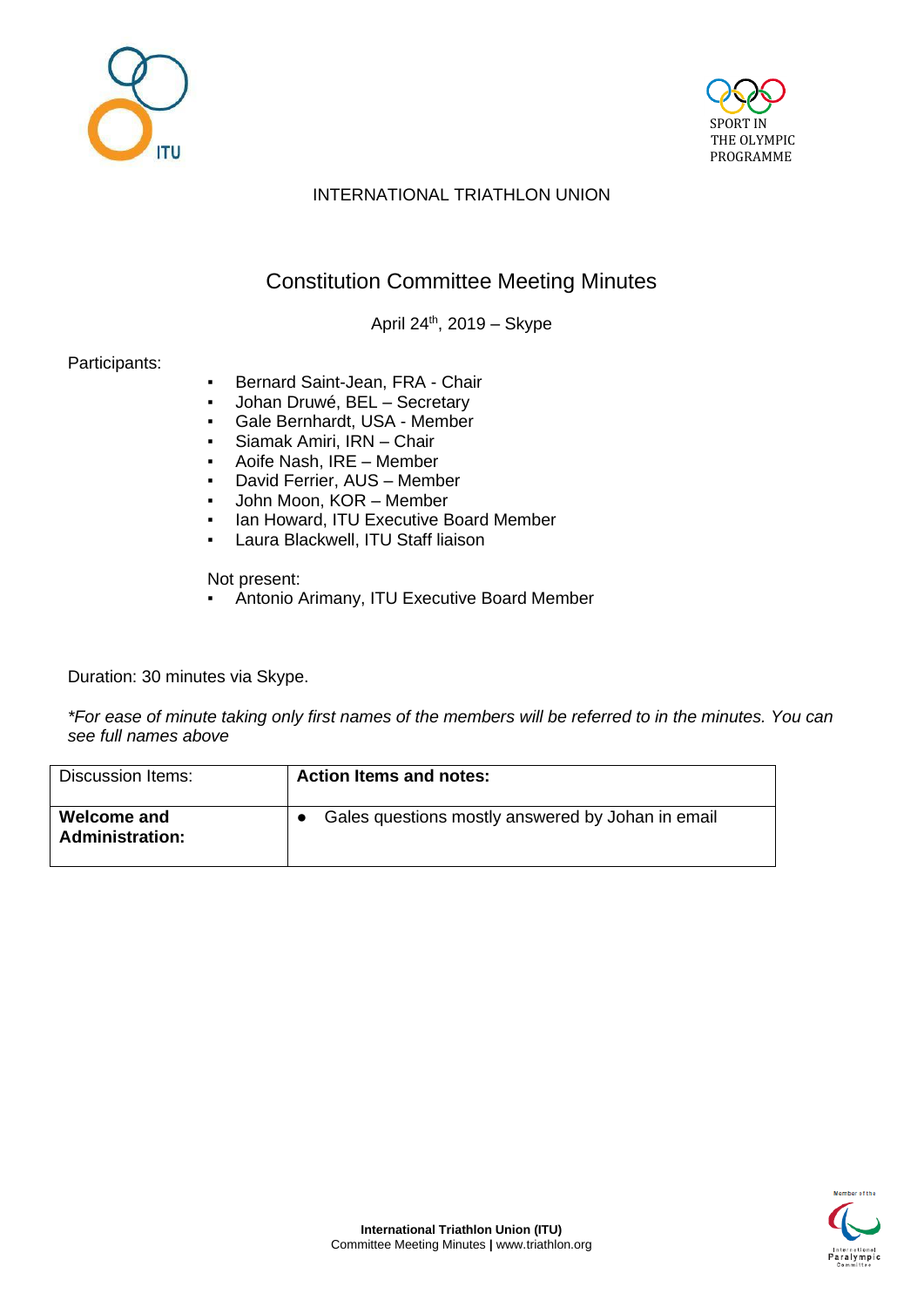



#### INTERNATIONAL TRIATHLON UNION

| <b>First Item of Discussion:</b> | Objects:                                                                                                                                                                                                                                                                                                                                                                                                                                                                                                                                                                                                                                                                                                                                                                                                                                                                                                                                                                                                                                                                                                                                                                                                                                                                                                                                                                                                                                                                                                                                                                                                           |
|----------------------------------|--------------------------------------------------------------------------------------------------------------------------------------------------------------------------------------------------------------------------------------------------------------------------------------------------------------------------------------------------------------------------------------------------------------------------------------------------------------------------------------------------------------------------------------------------------------------------------------------------------------------------------------------------------------------------------------------------------------------------------------------------------------------------------------------------------------------------------------------------------------------------------------------------------------------------------------------------------------------------------------------------------------------------------------------------------------------------------------------------------------------------------------------------------------------------------------------------------------------------------------------------------------------------------------------------------------------------------------------------------------------------------------------------------------------------------------------------------------------------------------------------------------------------------------------------------------------------------------------------------------------|
| <b>Chapter objects and</b>       | 5.1 athletes committee. Election criteria and no description                                                                                                                                                                                                                                                                                                                                                                                                                                                                                                                                                                                                                                                                                                                                                                                                                                                                                                                                                                                                                                                                                                                                                                                                                                                                                                                                                                                                                                                                                                                                                       |
| committees                       | of the role.                                                                                                                                                                                                                                                                                                                                                                                                                                                                                                                                                                                                                                                                                                                                                                                                                                                                                                                                                                                                                                                                                                                                                                                                                                                                                                                                                                                                                                                                                                                                                                                                       |
|                                  | Johan thinks we should send to the committees for review.<br>$\bullet$<br>He just drafted general rules. Perhaps committees should<br>have a mission and role. Then all committees will be<br>structured in the same way.<br>lan's comments were about the chapter 3 about<br>Organisation which isn't on the agenda for today.<br>lan joined call.<br>$\bullet$<br>Bernard asked if any questions about Chapter 1 object<br>$\bullet$<br>and chapter 4 committees<br>Siamak question about 3.8. Johan says chapter is just to<br>say we searched with external bodies<br>Bernard – if no other questions we adopt objectives.<br>Committees:<br>Johan suggests it would be good for general committee<br>rules and then each committee would have individual<br>exceptions. They are equal up to a certain point.<br>Johan didn't edit role and mission of committees so they<br>$\bullet$<br>can add their own role and mission. Ian agreed this should<br>be included.<br>Ian has some questions about the committee's report to<br>$\bullet$<br>the board and congress, Ian agrees they should continue<br>reporting to those bodies. Suggests looking at how<br>committees function in other federations/organizations.<br>States they are an extended arm of the board.<br>Committees have board members and elected committee<br>members. The work they do is in agreement with the<br>board, more than just liaisons.<br>lan suggests a conversation about 'separation of power'.<br>$\bullet$<br>Johan will have another conversation about good<br>governance because from what he has heard it needs to |
|                                  | be separated (ie. audit committee).<br>David - The role of the committee is to oversee the<br>executive board.                                                                                                                                                                                                                                                                                                                                                                                                                                                                                                                                                                                                                                                                                                                                                                                                                                                                                                                                                                                                                                                                                                                                                                                                                                                                                                                                                                                                                                                                                                     |
|                                  | Bernard – question of the board of philosophy and<br>management, more than to the cc.                                                                                                                                                                                                                                                                                                                                                                                                                                                                                                                                                                                                                                                                                                                                                                                                                                                                                                                                                                                                                                                                                                                                                                                                                                                                                                                                                                                                                                                                                                                              |
|                                  | Bernard – no more questions, all agree.                                                                                                                                                                                                                                                                                                                                                                                                                                                                                                                                                                                                                                                                                                                                                                                                                                                                                                                                                                                                                                                                                                                                                                                                                                                                                                                                                                                                                                                                                                                                                                            |